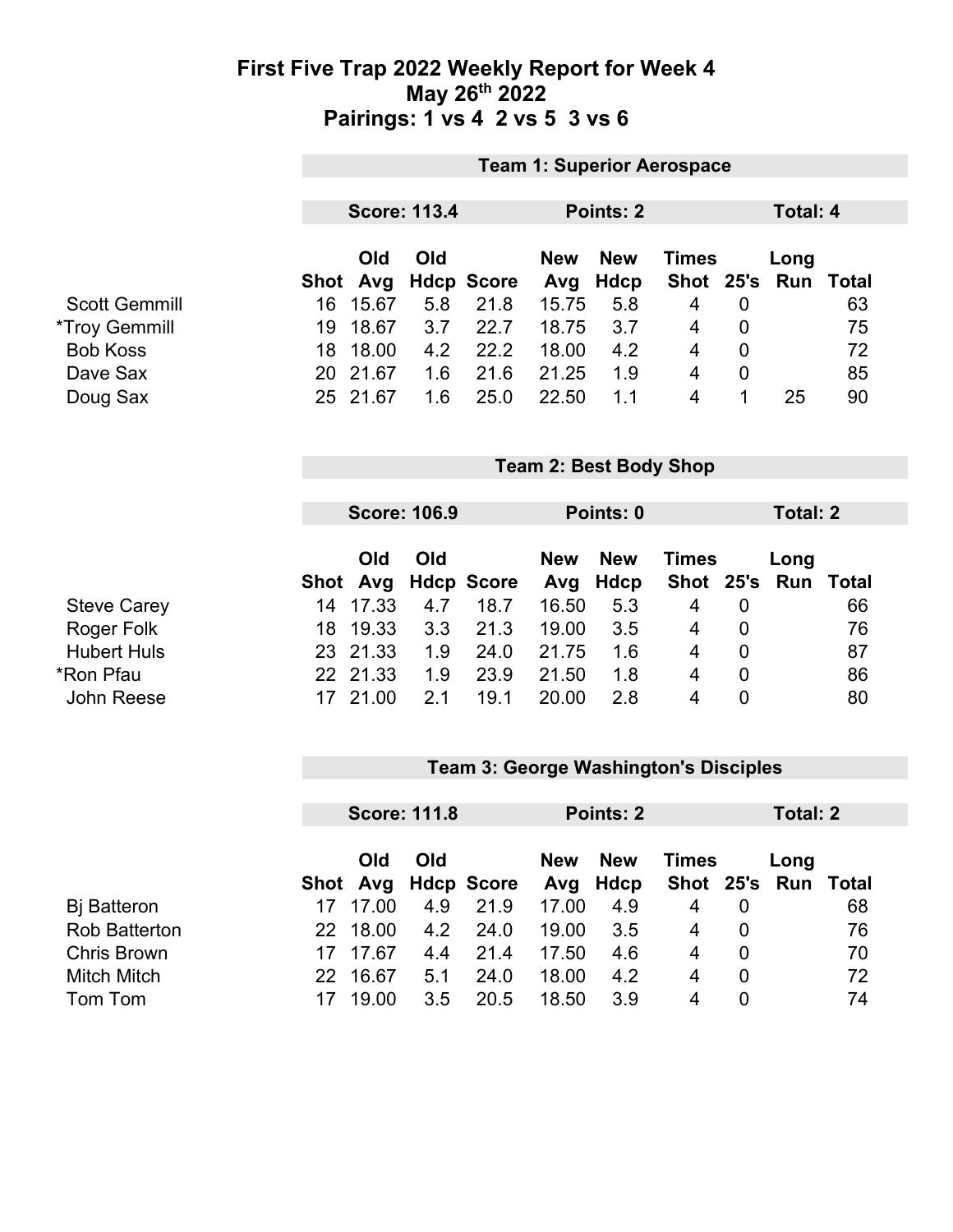## **First Five Trap 2022 Weekly Report for Week 4 May 26th 2022 Pairings: 1 vs 4 2 vs 5 3 vs 6**

|                    |      | <b>Team 4: Trap Misfits</b> |                     |                   |            |             |                                |                |                 |              |
|--------------------|------|-----------------------------|---------------------|-------------------|------------|-------------|--------------------------------|----------------|-----------------|--------------|
|                    |      |                             |                     |                   |            |             |                                |                |                 |              |
|                    |      |                             | <b>Score: 103.5</b> |                   |            | Points: 0   |                                |                | <b>Total: 4</b> |              |
|                    |      |                             |                     |                   |            |             |                                |                |                 |              |
|                    |      | Old                         | Old                 |                   | <b>New</b> | <b>New</b>  | <b>Times</b>                   |                | Long            |              |
|                    | Shot | Avg                         |                     | <b>Hdcp Score</b> | Avg        | <b>Hdcp</b> | <b>Shot</b>                    | 25's           | Run             | <b>Total</b> |
| *John Buesgens     | 21   | 21.00                       | 2.1                 | 23.1              | 21.00      | 2.1         | $\overline{4}$                 | $\mathbf{0}$   |                 | 84           |
| Lori Kretzmann     | 11   | 18.33                       | 4.0                 | 15.0              | 16.50      | 5.3         | 4                              | $\overline{0}$ |                 | 66           |
| Shain Larson       | 21   | 22.67                       | 0.9                 | 21.9              | 22.25      | 1.2         | 4                              | $\mathbf 0$    |                 | 89           |
| Mark McHugh        | 24   | 23.00                       | 0.7                 | 24.0              | 23.25      | 0.5         | 4                              | 1              |                 | 93           |
| Joe Plaisance      |      |                             |                     |                   |            |             | 4                              | $\mathbf 0$    |                 | 52           |
| Mike Whitney       | 20   | 19.67                       | 3.0                 | 23.0              | 19.75      | 3.0         | 4                              | $\mathbf 0$    |                 | 79           |
|                    |      |                             |                     |                   |            |             |                                |                |                 |              |
|                    |      |                             |                     |                   |            |             |                                |                |                 |              |
|                    |      |                             |                     |                   |            |             | <b>Team 5: Ray and Marge's</b> |                |                 |              |
|                    |      |                             |                     |                   |            |             |                                |                |                 |              |
|                    |      |                             | <b>Score: 108.6</b> |                   |            | Points: 2   |                                |                | <b>Total: 8</b> |              |
|                    |      |                             |                     |                   |            |             |                                |                |                 |              |
|                    |      | Old                         | Old                 |                   | <b>New</b> | <b>New</b>  | <b>Times</b>                   |                | Long            |              |
|                    | Shot | Avg                         |                     | <b>Hdcp Score</b> | Avg        | <b>Hdcp</b> | <b>Shot</b>                    | 25's           | <b>Run</b>      | <b>Total</b> |
| Gene A             | 21   | 18.67                       | 3.7                 | 24.0              | 19.25      | 3.3         | $\overline{4}$                 | 0              |                 | 77           |
| <b>Cliff Cliff</b> |      | 22 21.67                    | 1.6                 | 23.6              | 21.75      | 1.6         | 4                              | $\mathbf 0$    |                 | 87           |
| *Dale Dale         |      | 22 24.33                    | 0.0                 | 22.0              | 23.75      | 0.2         | $\overline{4}$                 | 1              |                 | 95           |
| <b>Phil Phil</b>   |      | 24 24.67                    | 0.0                 | 24.0              | 24.50      | 0.0         | 4                              | $\overline{2}$ |                 | 98           |
| Wayne Wayne        |      | 14.33                       | 6.8                 |                   | 14.33      | 6.8         | 3                              | $\overline{0}$ |                 | 43           |
|                    |      |                             |                     |                   |            |             |                                |                |                 |              |
|                    |      |                             |                     |                   |            |             |                                |                |                 |              |

|                                          | Team 6: League average |                   |                                      |
|------------------------------------------|------------------------|-------------------|--------------------------------------|
| <b>Score: 110.5</b>                      | Points: 0              |                   | Total: 4                             |
| Old<br><b>Old</b><br>Shot Avg Hdcp Score | New New                | Times<br>$\Omega$ | Long<br>Avg Hdcp Shot 25's Run Total |

Super Shooters: Doug Sax 25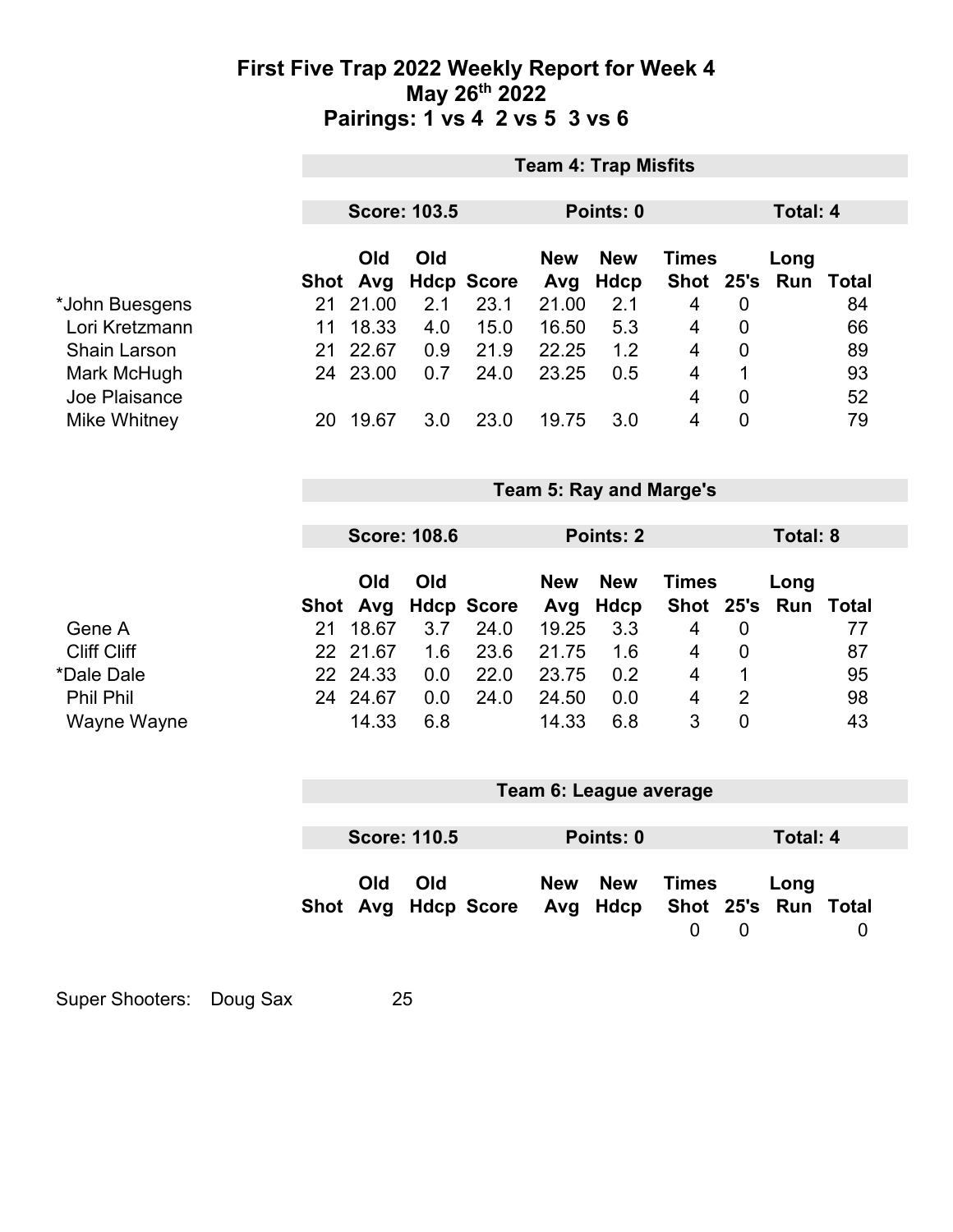# **First Five Trap 2022 Weekly Report for Week 4 May 26th 2022 Pairings: 1 vs 4 2 vs 5 3 vs 6**

# **First Five Trap 2022 Team Standings through week 4**

| Team 5 | <b>Ray and Marge's</b>                   | 8.0 |
|--------|------------------------------------------|-----|
| Team 6 | League average                           | 4.0 |
| Team 4 | <b>Trap Misfits</b>                      | 4.0 |
| Team 1 | <b>Superior Aerospace</b>                | 4.0 |
| Team 3 | <b>George Washington's Disciples 2.0</b> |     |
| Team 2 | <b>Best Body Shop</b>                    | 2.0 |
|        |                                          |     |